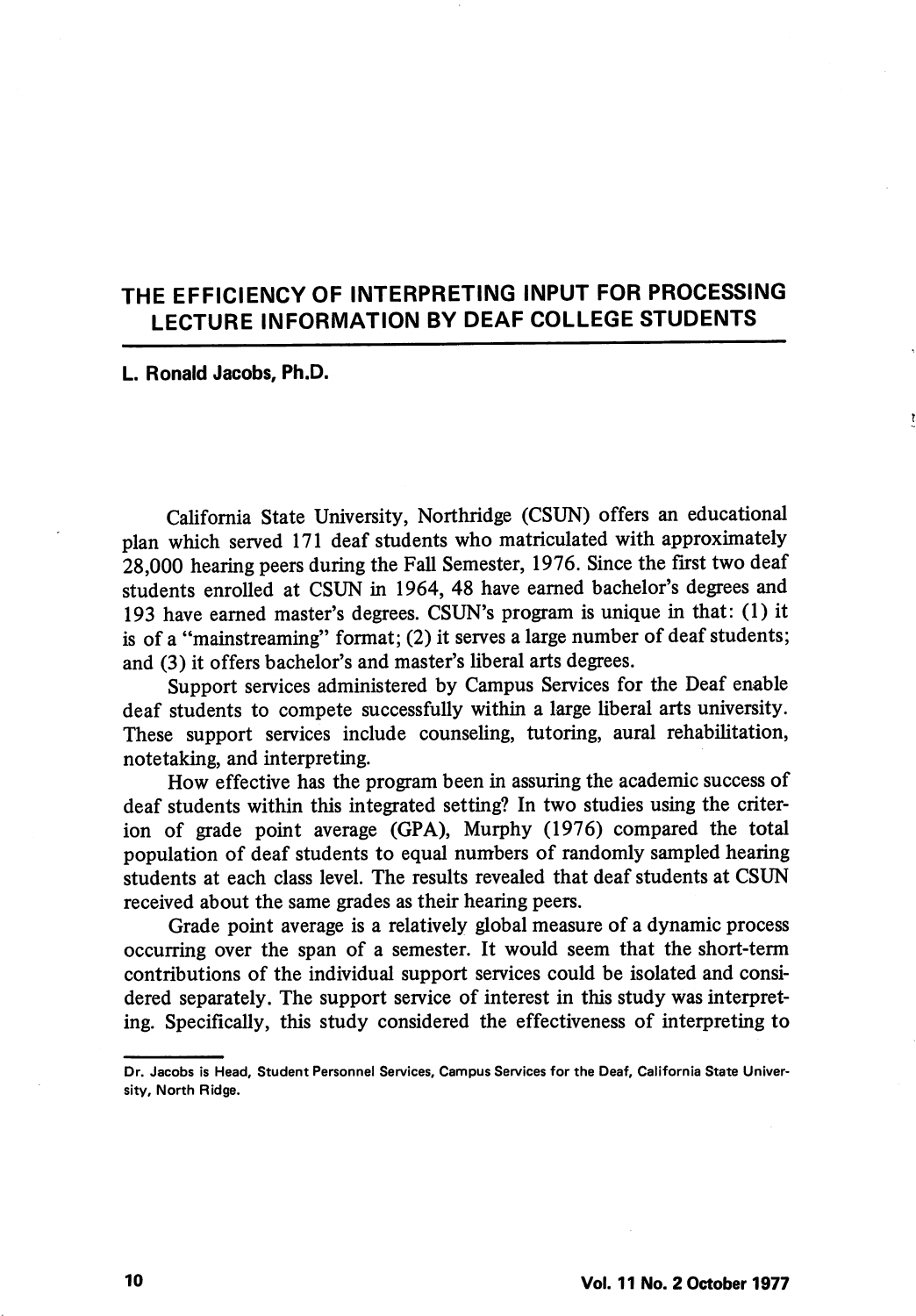transmit information to students in the classroom lecture situation. This is a vital area of concern since the classroom lecture represents the "starting line" of the trek toward academic achievement.

How efficient is interpreting in transmitting lecture material to deaf college students for subsequent processing and immediate recall? CSUN and many other post secondary programs serving deaf students have been operat ing under the previously untested assumption that a deaf student recalls as much lecture information after watching the interpreter as his or her hearing peer does by listening to the lecture.

The purpose of this study was to determine the amount of interpreted lecture information deaf students were able to recall compared to the amount of lecture information recalled by hearing students through audition. The research question of interest in this study was: "Do deaf students score as high as hearing students on tests of immediate recall of short-term lecture content when the deaf students receive lecture information via interpreting and the hearing students via audition?"

Two comparison groups were used. Criteria for membership in each group was as follows:

A. Deaf students  $(n = 29)$ .

1. Current enrollment in CSUN.

- 2. Good academic standing (CPA of 2.00 or better).
- 3. Functional knowledge of manual communication and documented use of interpreting service.
- 4. Documented hearing impairment.

Audiometric information was collected from the files of Campus Services for the Deaf. Of the 29 students who participated in the study, 27 had current audiograms on file. For these 27 students, the mean Better Ear Average hearing loss was 95.07 decibels.

B. Hearing Students  $(n = 12)$ :

- 1. Current enrollment in CSUN.
- 2. Good academic standing (GPA of 2.00 or better).
- 3. No functional knowledge of manual communication.
- 4. No hearing impairment.

It was determined that there were no significant differences in cumula tive GPA between the deaf and hearing groups used in the study.

Subjects were given six short, interpreted lectures, each followed by a 10-question, multiple choice examination of immediate recall.

The content of the six lectures was designed to meet the following criteria:

1. The material was representative of the three General Education Requirement areas at CSUN: Social Science, Natural Science, and Human ities.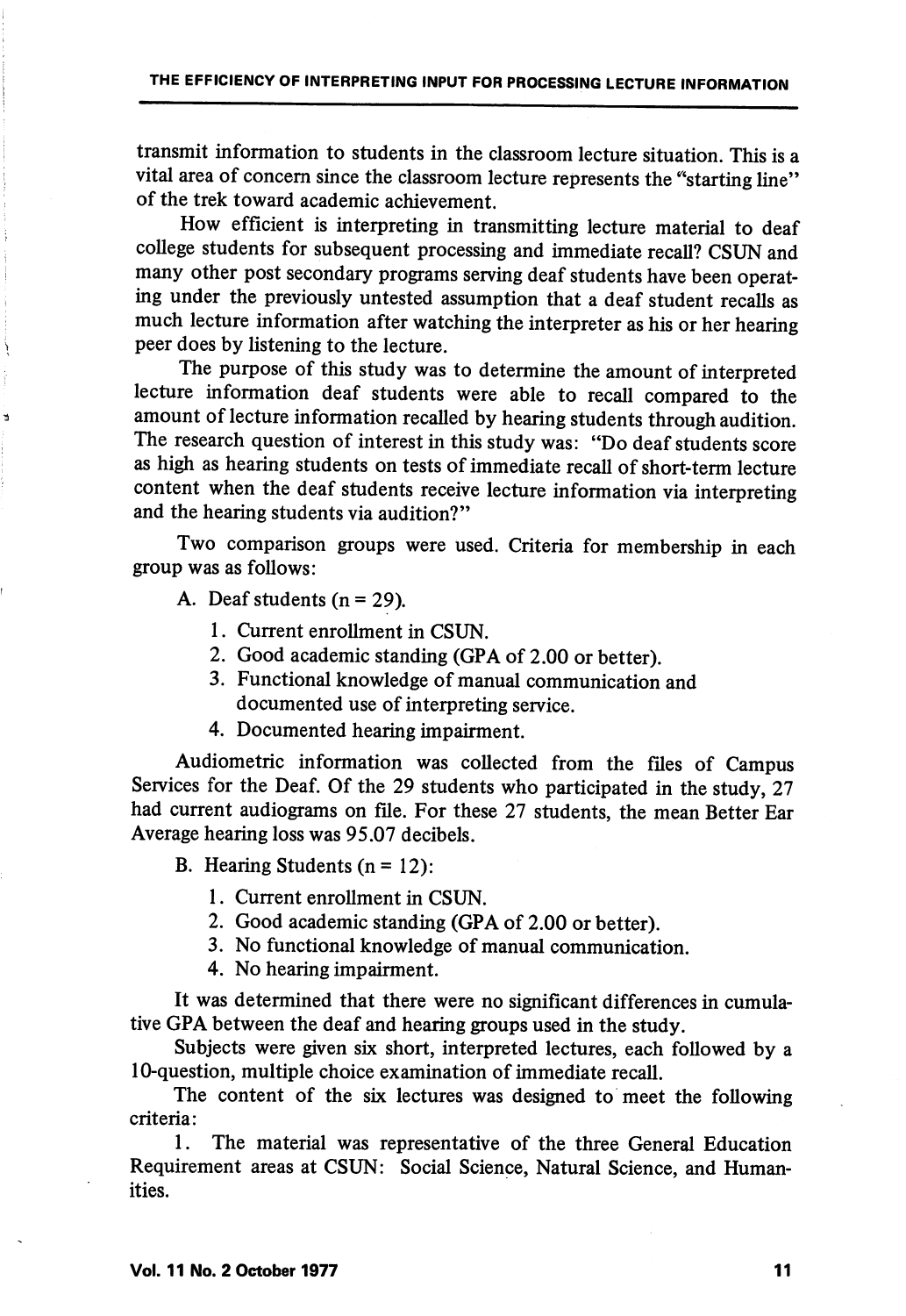|            | Social Science. 1. Economics: "Money."<br>2. History: "Francis Parkman." |
|------------|--------------------------------------------------------------------------|
|            | Natural Science 3. Astronomy: "Pulsars."<br>4. Geology: "Mt. Vesuvius."  |
| Humanities | 5. English: "Henry James."<br>6. Art: "Walt Disney."                     |

2. The information transmitted in each lecture was equally novel for each group, i.e., a person needed to attend to the lecture and could not call upon previously learned information to correctly respond to the questions.

3. The information was factually accurate. The source for all six lec tures was the Encyclopedia Britannica (1974).

The test instrument was developed and refined through two pilot test ings. Reliability estimates of these pilot tests ranged from .89 to .91.

Prior to the experiment, lectures were simultaneously rehearsed by the lecturer and interpreter to assure the following conditions:

1. The rate of presentation was uniform.

2. All factual information stated by the lecturer was also communi cated by the interpreter.

The sign language system used by the interpreter was a combination of Signed English and American Sign Language, the system which is most commonly used by the interpreting staff at CSUN. Test instructions were read by the author and interpreted by the interpreter to all subjects. The interpreter was not aware of the 60 test questions.

A one-tail, independent groups t-test was used to test score differences between the hearing and deaf groups on each of the six sub tests and total test score. All statistical analyses were subjected to prior tests for homogeniety of variance. Results indicated that the use of parametric techniques was appropriate. Analysis procedures which accounted for unequal sample size were applied.

Table 1 represents the results of the statistical analyses. As can be seen from Table 1, analyses revealed differences beyond the .05 confidence level for all the tests except History.

A comparison of combined test scores indicated that hearing students correctly answered about 83% of the 60 test items. Deaf students correctly answered about 69% of the 60 test items, or about 84% as many items as the hearing students correctly answered.

 $\tilde{\mathbf{r}}$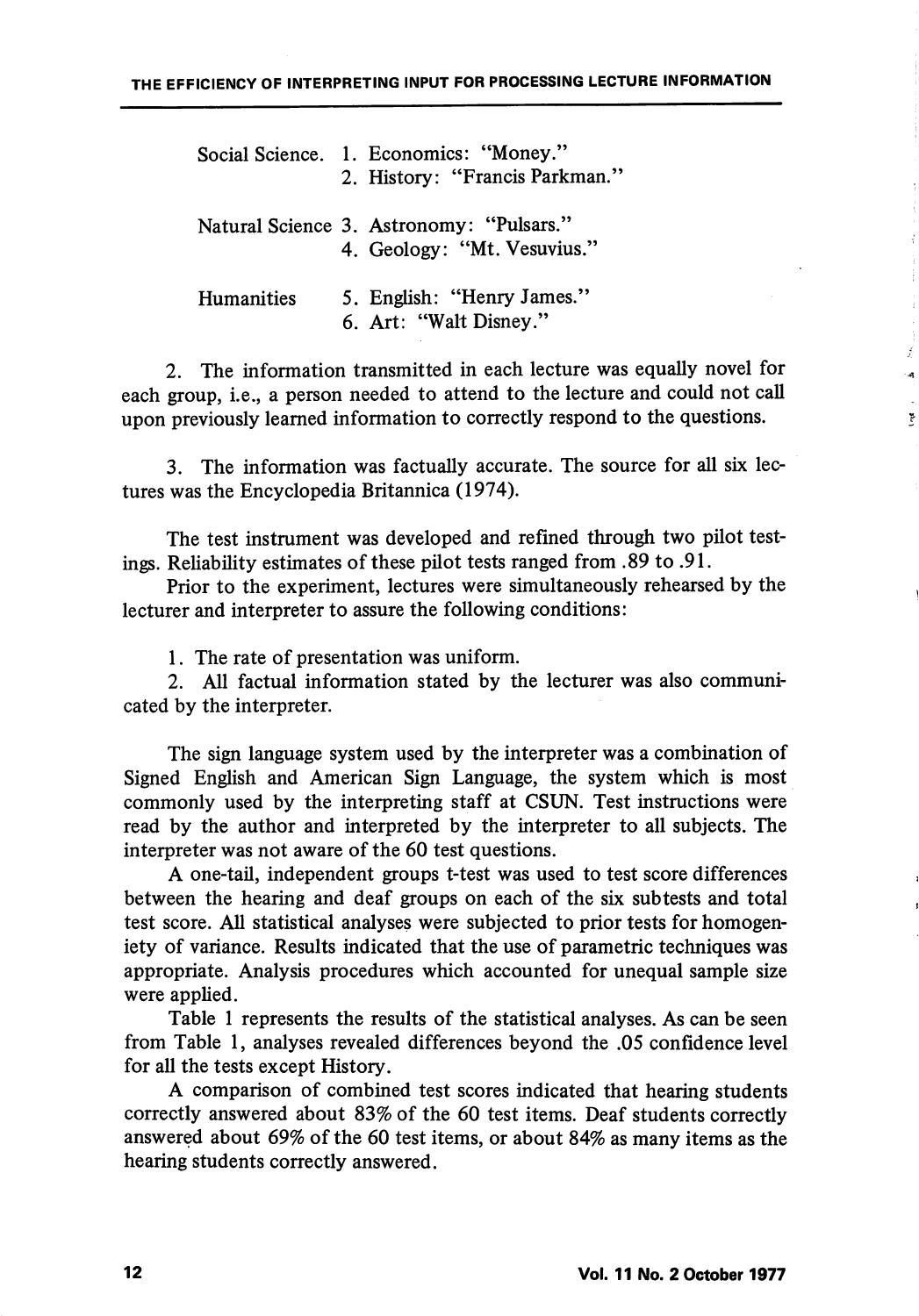### Table 1

# ANALYSES OF TEST RESULTS OF HEARING AND DEAF SUBJECTS COVERING SIX TOPIC AREAS AND COMBINED SCORE

| Topic Areas       | Groups  | X     | S.D. | t    | p      |
|-------------------|---------|-------|------|------|--------|
| Art               | Hearing | 8.58  | 1.38 | 2.55 | .025   |
|                   | Deaf    | 7.21  | 1.97 |      |        |
| Economics         | Hearing | 7.50  | 1.73 | 2.19 | .025   |
|                   | Deaf    | 6.17  | 1.85 |      |        |
| Astronomy         | Hearing | 7.17  | 1.34 | 2.92 | .005   |
|                   | Deaf    | 5.69  | 1.76 |      |        |
| English           | Hearing | 9.00  | .74  | 2.66 | .001   |
|                   | Deaf    | 7.34  | 2.09 |      |        |
| Geology           | Hearing | 8.92  | 1.77 | 3.07 | .005   |
|                   | Deaf    | 7.38  | 2.26 |      |        |
| History           | Hearing | 8.75  | 1.77 | 1.29 | $.10*$ |
|                   | Deaf    | 7.90  | 2.26 |      |        |
| Combined<br>Score | Hearing | 49.92 | 5.99 | 3.50 | .005   |
|                   | Deaf    | 41.69 | 8.57 |      |        |

\*Not significant at the .05 level.

### **Discussion**

This study attempted to determine the amount of lecture information deaf students were able to recall compared to the amount of lecture informa tion recalled by hearing students. It was a departure from previous studies of interpreting efficiency since in this case the efficiency of interpreting for deaf students was compared directly to the efficiency of audition for hearing students.

It was found that there were significant differences favoring the hearing student group on five of the six subtests and the combined test score. These differences indicate that deaf students had about 84% as many correct re sponses as their hearing counterparts. A reasonable assumption is that